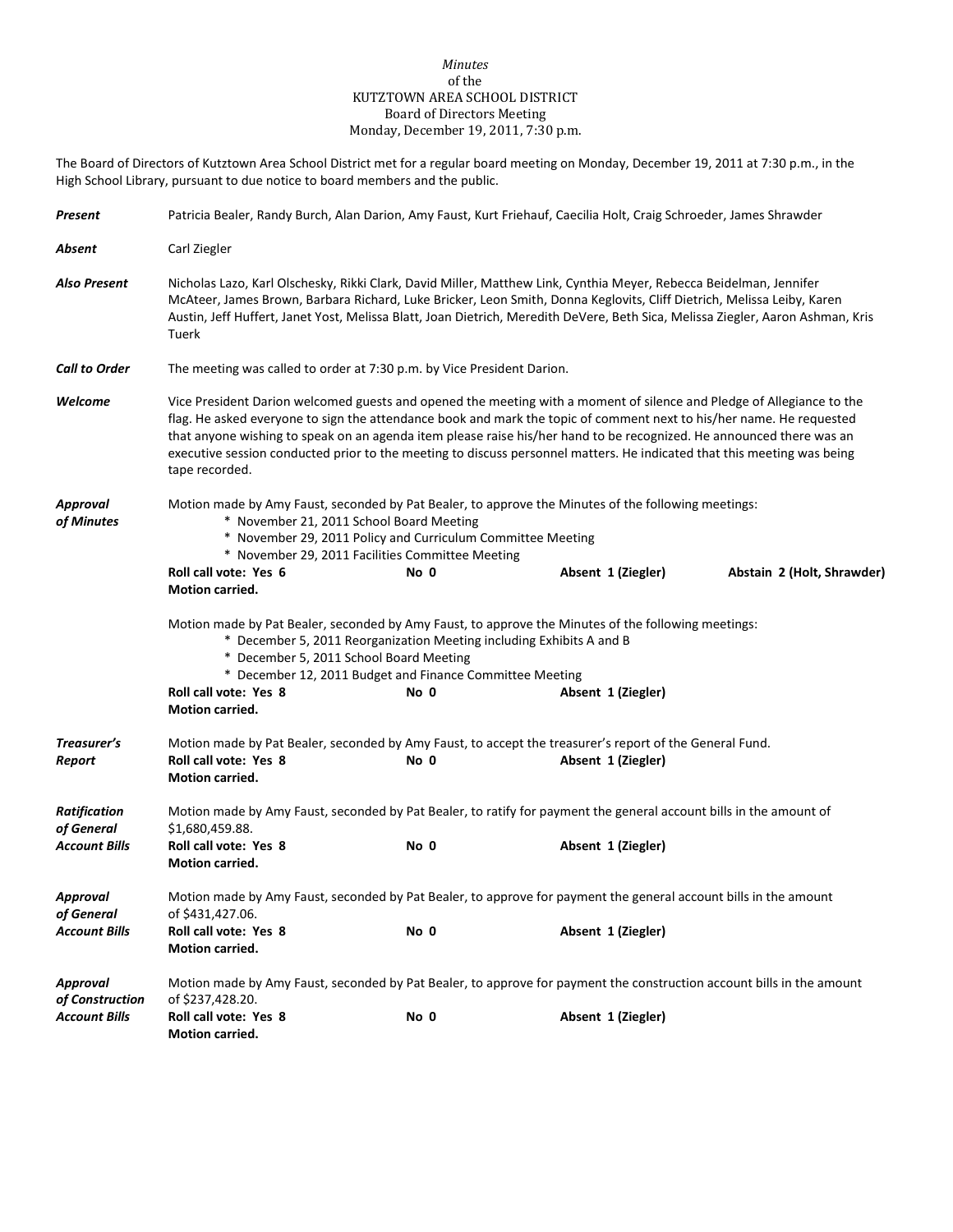KASD Board of Directors Meeting Minutes December 19, 2011 Page 2 of 3<br>Supt's Report *Mr.* Lazo recognized Claire Pursel, a 7<sup>th</sup> grader at the middle school. Claire's artwork was selected for the 2011 KASD holiday card, out of approximately 20 entries. Her artwork is an outstanding example of the terrific artwork of our students. Mr. Lazo recognized Luke Bricker, a chemistry teacher at the high school, for receiving The Russell Galt Award from Susquehanna University. Mr. Bricker was nominated by Janelle Geist, his former chemistry student and current sophomore biochemistry major at Susquehanna University, to receive this award that recognizes a teacher who has made the most significant contribution in preparing high school students for initial academic success in the college experience. Mr. Lazo also acknowledged Josh Chambers, a language arts teacher and advisor of the Leo Club at the high school for being recognized by the Lions Club for his leadership, service to others, hard work, and dedication to the students and community. *Committee* **EIT** Mrs. Bealer reported the committee had their first meeting with the new director. The committee was presented *Reports Pat Bealer* elements of the budget, which includes a 2% salary increase with an additional 1% increase in healthcare payments. **BCTC** No report. *Pat Bealer* **ECC** Mrs. Faust reported the committee was provided with participation numbers for winter sports. The administration *Amy Faust* was also directed to research additional costs associated with the cooperative sponsorship with Brandywine. Mrs. Faust reported the KASMA Booster Club concession stand is in need of repair. The boy scout groups will be contacted to possibly repair the stand as a scout project. **BCIU** It was reported next year's BCIU budget will be at no increase for the participating districts. **PSBA** Mrs. Bealer reported vouchers are off the table for this year, and state voting districts have been reapportioned. *Pat Bealer*  Policy and Dr. Darion reported the district solicitor, Atty. Jeff Tucker, did a presentation on our Mandatory Reporting of Child/ **Curriculum** Student Abuse policy, which currently complies with the law. He described the differences between child and student *Al Darion* abuse, and the process of reporting which is required by law. **Student** Dr. Darion reported the Board discussed creating a committee and holding additional Student Achievement **Achievement** Committee meetings to assemble data on the effects of the curtailment of programs and furloughs. *Al Darion* **Facilities** Mrs. Faust reported the high school roof project has been completed, and the maintenance department *Amy Faust* and administration is seeking proposals to remove/trim trees and to add the high school server room and kitchen equipment at all buildings to the emergency generators. **Personnel** Motion made by Pat Bealer, seconded by Randy Burch, to approve the following personnel items: 1. The acceptance of the resignation of Randall A. Diehl as a custodian at the high school, effective December 16, 2011. 2. The acceptance of the resignation of Tiffani A. DeLong as a middle school girls basketball assistant coach, effective December 9, 2011. 3. The approval of Nicole M. Kellagher as a middle school girls basketball assistant coach for the 2011-2012 school year, effective December 19, 2011, at a salary of \$2,262. 4. The approval of Jennifer A. Johnson as a volunteer dance team advisor for the 2011-2012 school year, effective December 19, 2011. 5. The approval of Diane Terefinko as a part-time (3.25 hours per day) cafeteria employee at Kutztown Elementary School, effective December 20, 2011, at a rate of \$8.75 per hour. 6. The approval of Carol A. DeLong as a part-time (3 hours per day) cafeteria employee at the middle school, effective December 20, 2011, at a rate of \$8.75 per hour. 7. The approval of the following substitute teachers for the 2011-2012 school year, effective December 20, 2011, at the approved substitute teacher rate of \$100 per day for days 1-20 and \$110 per day for days 21 and thereafter: Charlotte A. Snyder Ann F. Flower 8. The approval of the following as guest substitute teachers through the Berks County Intermediate Unit for the 2011-2012 school year, effective December 20, 2011, at the approved substitute teacher rate of \$100 per day for days 1-20 and \$110 per day for days 21 and thereafter: Lisa K. Gauker **Susan J. Ensinger** Susan J. Ensinger Laurie L. Colitz Rachael A. Hasselhan Mark C. Flatt